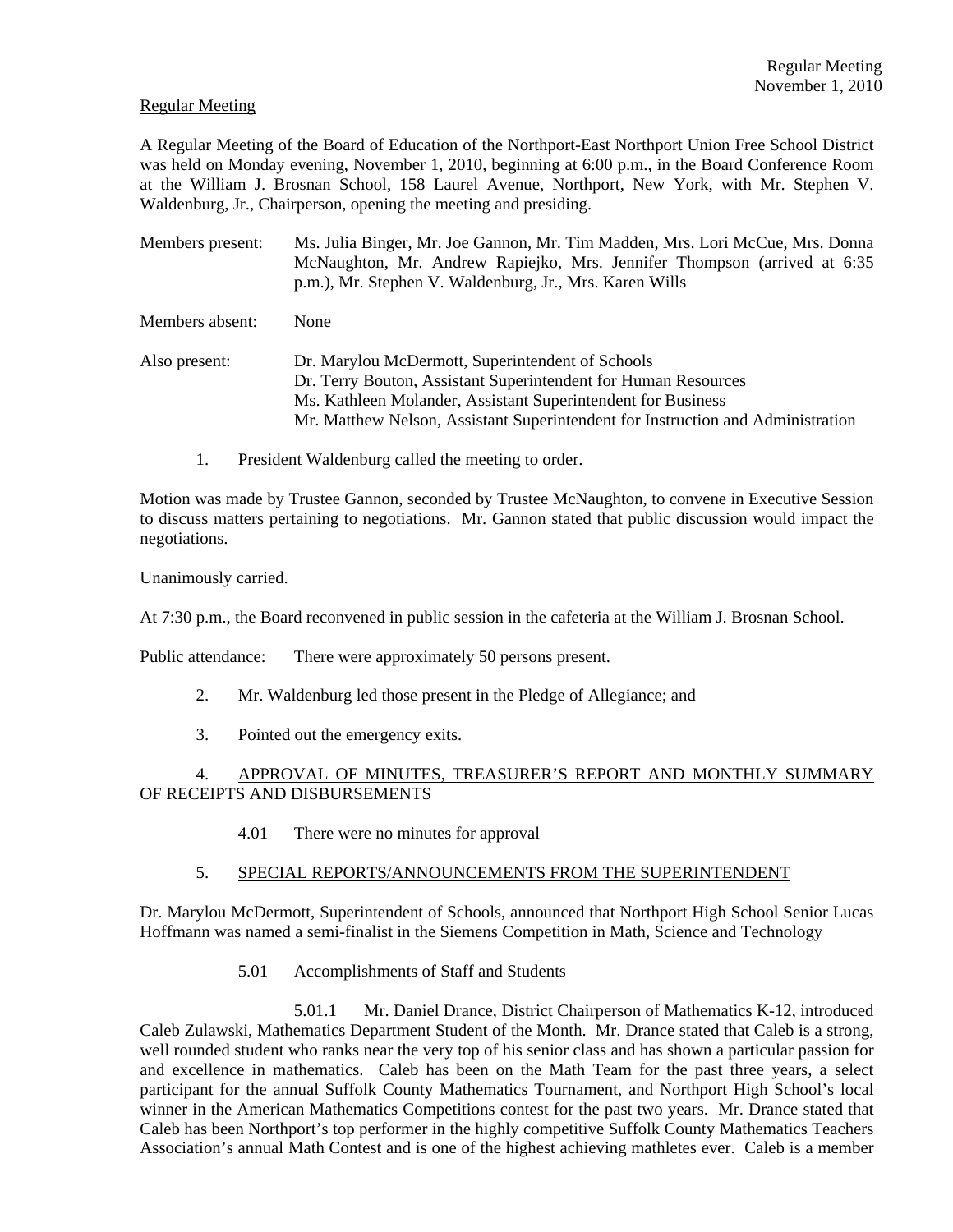of orchestra, jazz band, music conservatory, pit orchestra and marching band and has completed the rigorous AP Music curriculum. Mr. Drance noted that Caleb's remarkable academic strength and versatility is culminated in his earning the prestigious International Baccalaureate Diploma. Caleb plans to continue his education in the study of engineering at college.

The President of the Board and the Superintendent congratulated Caleb on his fine accomplishments and presented him with a commendation from the Board.

 5.01.2 Ms. Daniel Drance, District Chairperson of Mathematics K-12, presented the 2010-2011 Instructional Initiatives in Mathematics. Mr. Drance reviewed the 2009-2010 elementary, middle and high school mathematics initiatives. The 2010-2011 initiatives include uploading curricula and common assessment to *Moodle* for the High School and Middle Schools; creating *Moodle* resource courses relevant to Elementary Instruction, seeking out and providing Professional Development that strengthens the use of technology in the classroom; sharing and analyzing 2009-2010 State testing data with staff to help target and differentiate instruction; emphasizing the need to include components of reteaching, reinforcement and enrichment in each lesson; and using in-class test data and services such as NWEA to measure student growth. Mr. Drance reviewed differentiated instruction and the 2009-2010 assessment data.

There was a brief discussion regarding  $6<sup>th</sup>$  grade math, assessments for acceleration, AP courses, assessing the needs of all students, AIS services, and Castle learning.

President Waldenburg and Superintendent McDermott thanked Mr. Drance for his informative report.

5.03 Annual Report on Secondary Class Size

There was a discussion regarding the singleton course at East Northport Middle School, secondary classes not running due to under subscription, co-seated courses, elimination of courses after a period of underenrollment, and level loading.

In response to a question, Ms. Irene McLaughlin, Northport High School Principal, stated that they look at every section, using the guidelines, and try to keep the enrollment as constant as possible.

 5.04 The President of the Board reviewed the upcoming Board of Education meetings of November  $15<sup>th</sup>$ , November  $29<sup>th</sup>$  and December  $13<sup>th</sup>$ .

# 6. COMMUNICATIONS

There were no letters of communication

### 7. PUBLIC PARTICIPATION

 Name Comment Larry Beck Stated that in his opinion the Audit Committee is not really a functioning Audit Committee Member entity. Mr. Beck stated that he has made several requests for information and to have meetings and that it is difficult to make any recommendations to the Board when he does not have any information. Mr. Beck asked if the Board has received a draft of the external audit report and when the internal audit report draft will be received. Mr. Beck stated that the draft internal audit report was unprofessional.

Ms. Kathleen Molander, Assistant Superintendent for Business, stated that the draft external audit report is currently with the accounting firm's quality control unit and should be released later this week.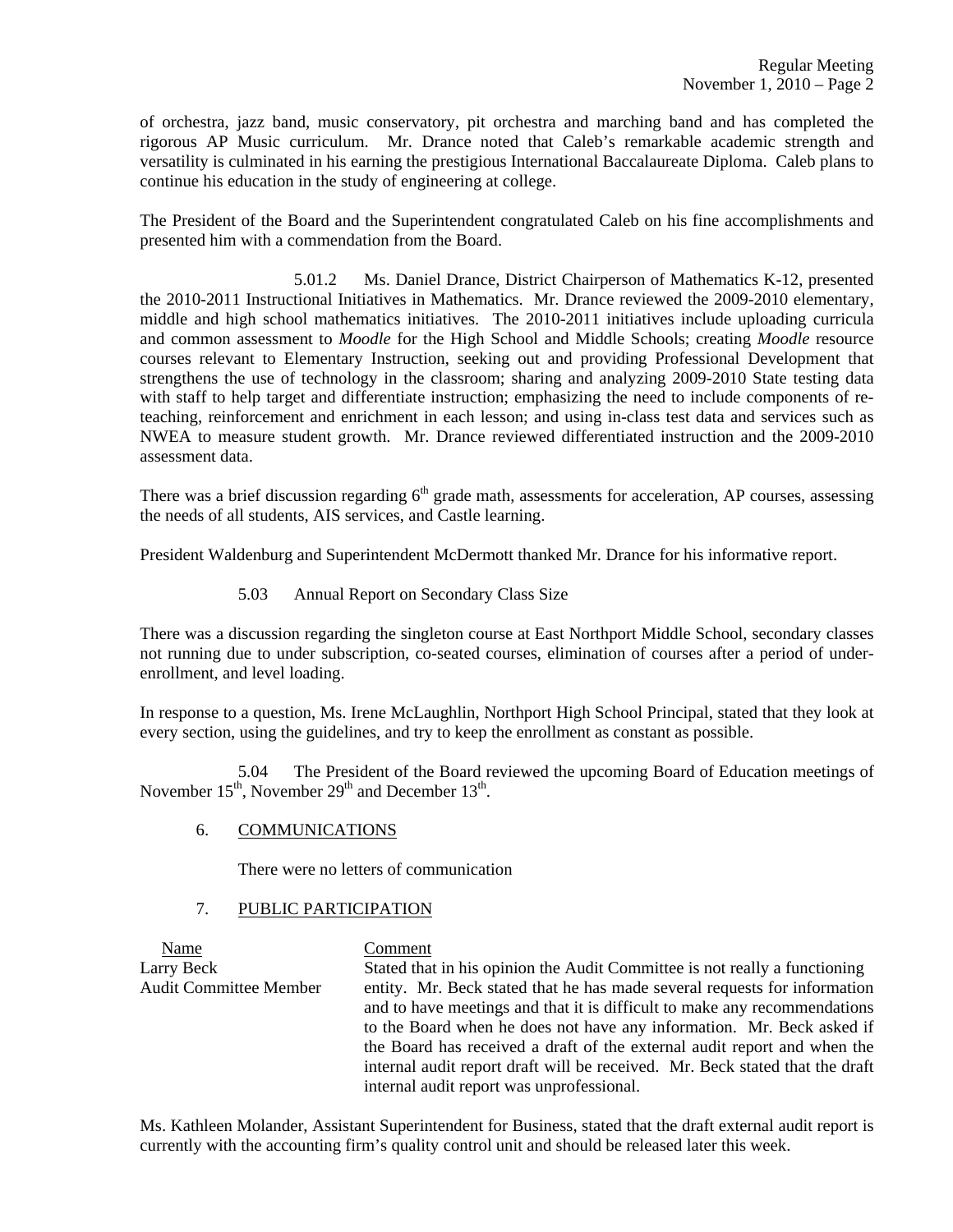There was a discussion regarding the draft internal audit report, changes requested by the Audit Committee, additional details to the draft report, the internal auditor engagement letter, prior internal audit reports, and minutes of executive sessions.

President Waldenburg stated that he would be happy to meet with Mr. Beck to discuss his concerns.

| Dr. Nina Dorata | Asked why the external audit reports are late and stated that the Board      |
|-----------------|------------------------------------------------------------------------------|
| Resident        | must be proactive and in getting the financial statements completed. Dr.     |
|                 | Dorata stated that it is unacceptable that the Board could be so lax and not |
|                 | pursue why the reports are not done.                                         |

Ms. Kathleen Molander stated that Mr. Peter Rodriguez of Cullen and Danowski LLP advised the District to utilize the 30 day grace period and there would be no mark against the District.

| Andrew Rapiejko | Asked if the District was planning on taking any action regarding the  |
|-----------------|------------------------------------------------------------------------|
| Board Member    | LIPA tax grievance, or if there were any thoughts on what the District |
|                 | could do.                                                              |

President Waldenburg stated that when LIPA was created then Governor Pataki met with the community and indicated, in the proposal from LIPA to take control of the facilities, that LIPA would assume the tax burden in the form of PILOTS – payments in lieu of taxes. Mr. Waldenburg stated that National Grid challenging the tax assessments is a betrayal of a promise made ten years ago and urged every community member to contract their elected officials to put pressure on LIPA.

Motion was made by Trustee McNaughton, seconded by Trustee Gannon, to approve all items under 8. and 9., with the exception of severed item 8.01.6

# 8. SUPERINTENDENT'S REPORT, GENERAL - FOR BOARD ACTION

 8.01 Personnel Schedules, each dated November 1, 2010, and each attached and made part of the official minutes:

|                   |                        | 8.01.1 Schedule A - Certified Staff   |
|-------------------|------------------------|---------------------------------------|
| 8.01.2 Schedule B | $\sim$ $-$             | Non-Instructional Staff               |
| 8.01.3 Schedule C |                        | - Salary Transfers                    |
| 8.01.4 Schedule D | $\sim 10^{-11}$        | Extra Pay                             |
| 8.01.5 Schedule K | $\Delta \sim 10^{-11}$ | PDC NASA                              |
|                   |                        | 8.01.6 Schedule L - PDC UTN - severed |

8.02 Receive for a first reading the following policy:

 8.02.1 Policy #9225 – *"Acceptable Use Policy for Users (Employees, Consultants, Volunteers and Other District Authorized Personnel) Use of District Computers, Networks, Internet Access, and E-Mail System"*

8.03 Receiving for a second reading and adopting revisions to the following policies:

 8.03.1 Policy #2300 – *"Board of Education Meetings – Types, Agenda, Procedures and Minutes"*

8.03.2 Policy #6690 – *"Audit Committee"*

 8.04 Approving a Network Outreach Agreement between the Northport-East Northport Union Free School District and MSG Varsity Network LLC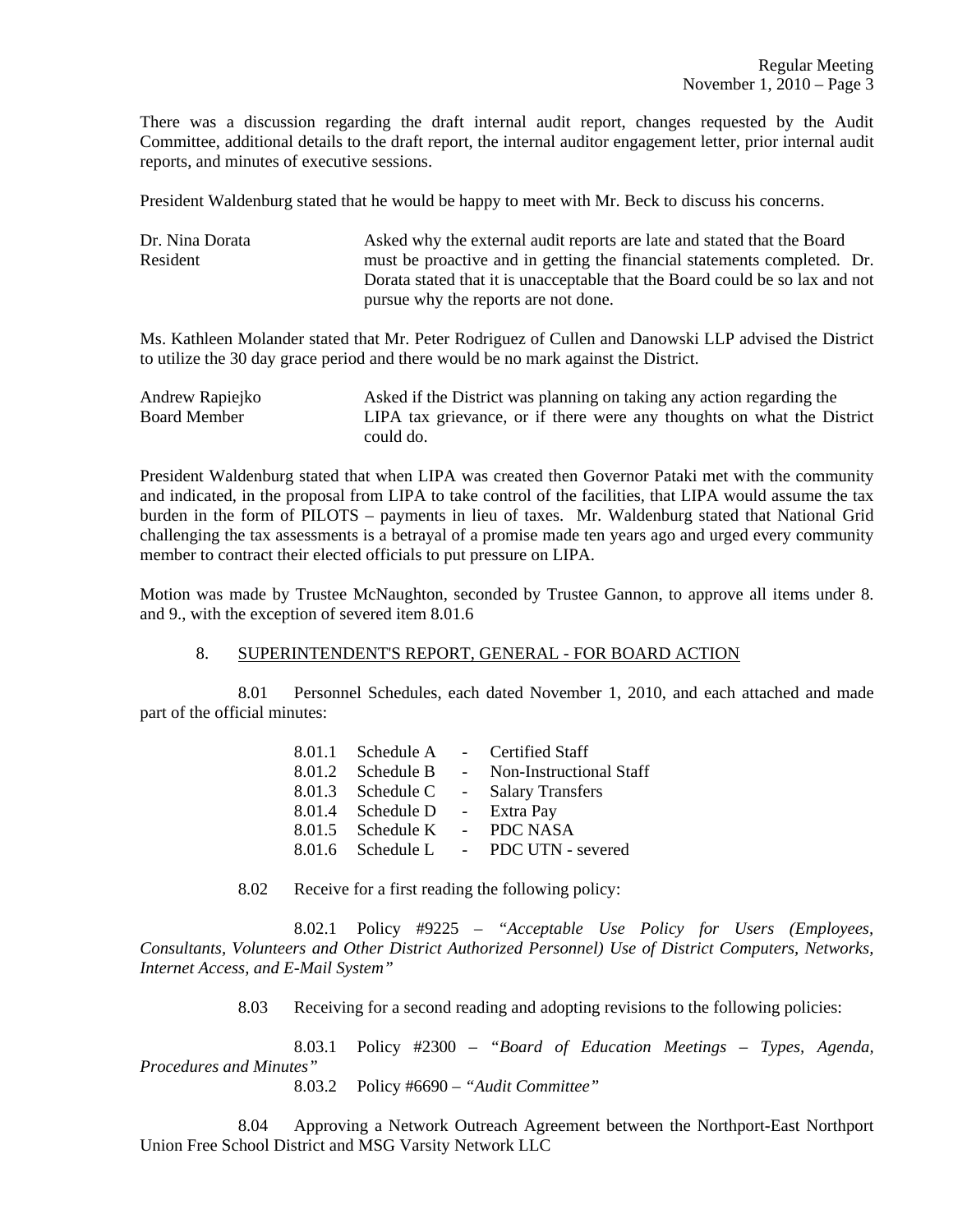#### 9. SUPERINTENDENT'S REPORT, FINANCIAL - FOR BOARD ACTION

- 9.01 Taking specified action on the following BIDS:
	- 9.01.1 Award Computer Security Software/Hardware

 9.02 Approving the disposition of outdated and/or badly worn library materials at Northport High School, Dickinson Avenue Elementary School and Bellerose Avenue Elementary School

After a brief discussion regarding the disposition of the library materials, Mr. Matt Nelson, Assistant Superintendent of Instruction and Administration, stated that arrangements will be made to bring the books to the William J. Brosnan School for a book fair or donation.

 9.03 Approving a 2010-2011 Special Education Services Contract between Northport-East Northport Union Free School District and Harborfields Central School District

 9.04 Approving 2009-2010 and 2010-2011 Instructional Service Agreements between the Northport-East Northport Union Free School District and Anderson Center for Autism

Vote on Trustee McNaughton's motion to approve all items under 8. and 9., with the exception of severed item 8.01.6, was unanimously carried.

Motion was made by Trustee Gannon, seconded by Trustee Wills, to approve previously severed item 8.01.6

8.01.6 Schedule L – PDC UTN

Vote on Trustee Gannon's motion was as follows:

YES: Ms. Binger, Mr. Gannon, Mr. Madden, Mrs. McCue, Mr. Rapiejko, Mrs. Thompson, Mr. Waldenburg, Mrs. Wills

ABSTAIN: Mrs. McNaughton

Motion passed.

- 10. SUPERINTENDENT'S REPORT FOR INFORMATION ONLY
	- 10.01 Schedule H Use of Facilities
- 11. UNFINISHED BUSINESS
- 12. NEW BUSINESS

 12.01 Motion was made by Trustee Wills, seconded by Trustee Thompson, to approve a New York State School Boards Association Custom Workshop for the Board of Education and Superintendent in an amount not to exceed \$1,800.

Unanimously carried.

#### 13. ADJOURNMENT INTO PUBLIC WORK SESSION

Motion was made by Trustee Wills, seconded by Trustee Thompson, to adjourn the Regular Meeting and reconvene in Public Work Session in the Board Conference Room.